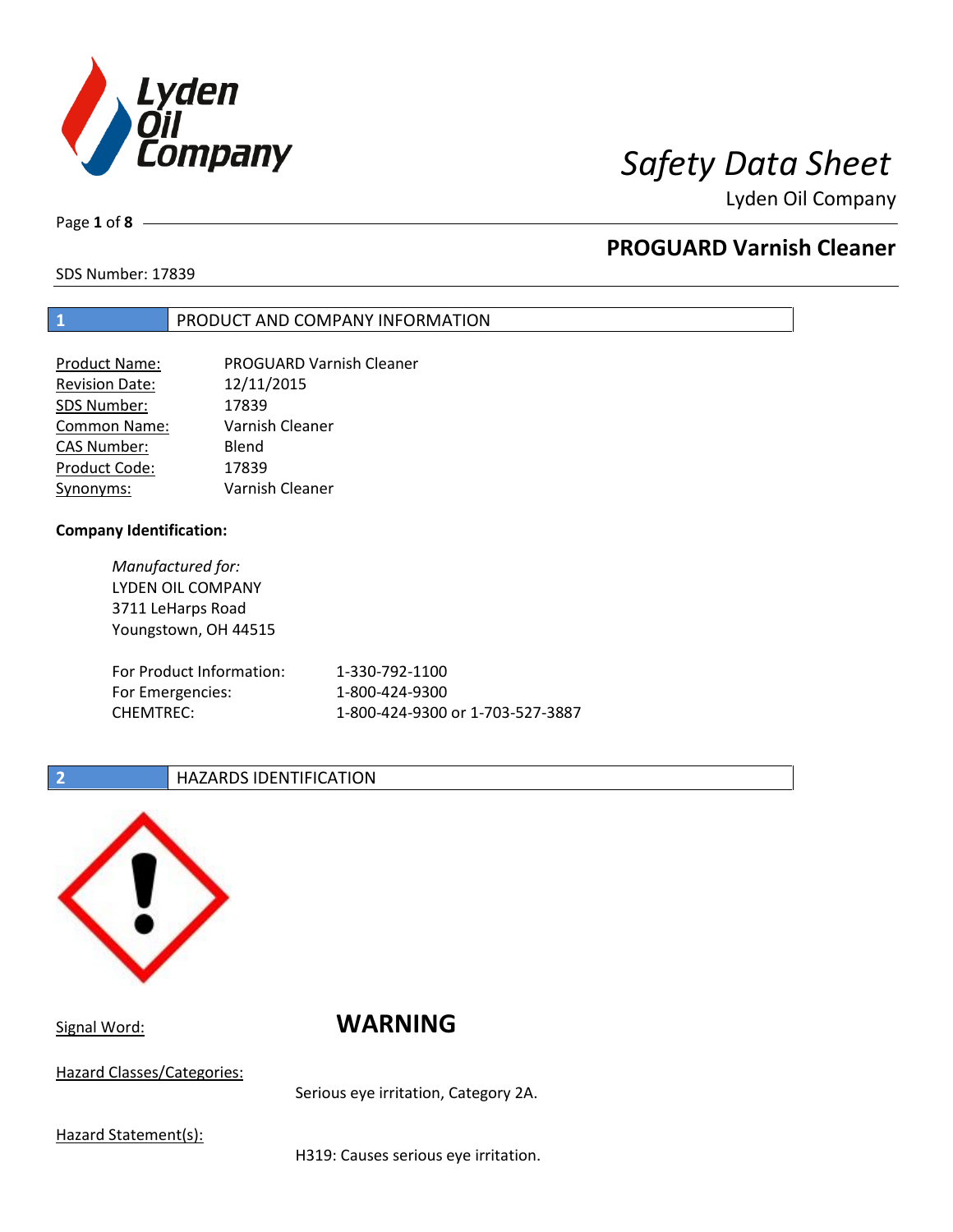

Page **2** of **8**

## **PROGUARD Varnish Cleaner**

SDS Number: 17839

Precaution Statement(s):

P101: If medical advice is needed, have product container or label at hand. P102: Keep out of reach of children. P103: Read label before use. P305+351+338: IF IN EYES: Rinse cautiously with water for several minutes. Remove contact lenses if present and easy to do – continue rinsing.

Other Hazard Statement(s):

-NFPA Ratings: Health  $= 1$  $Fire = 1$ Reactivity  $= 0$ 

Repeated exposure may cause skin dryness or cracking.

### **3** COMPOSITION / INFORMATION ON INGREDIENTS

Ingredients:

*Mixture of the substances listed below with nonhazardous additions.*

| <b>Chemical Name</b>         | <b>CAS Number</b> | Percentage |
|------------------------------|-------------------|------------|
| Secondary alcohol ethoxylate | 84133-50-6        | 10-50      |

*\*Any concentration shown as a range is to protect confidentiality or is due to batch variation.*

| <b>FIRST AID MEASURES</b><br>___ |  |
|----------------------------------|--|
|----------------------------------|--|

Description of First Aid Measures:

Inhalation:

If symptoms develop, move victim to fresh air. If symptoms persist, obtain medical attention.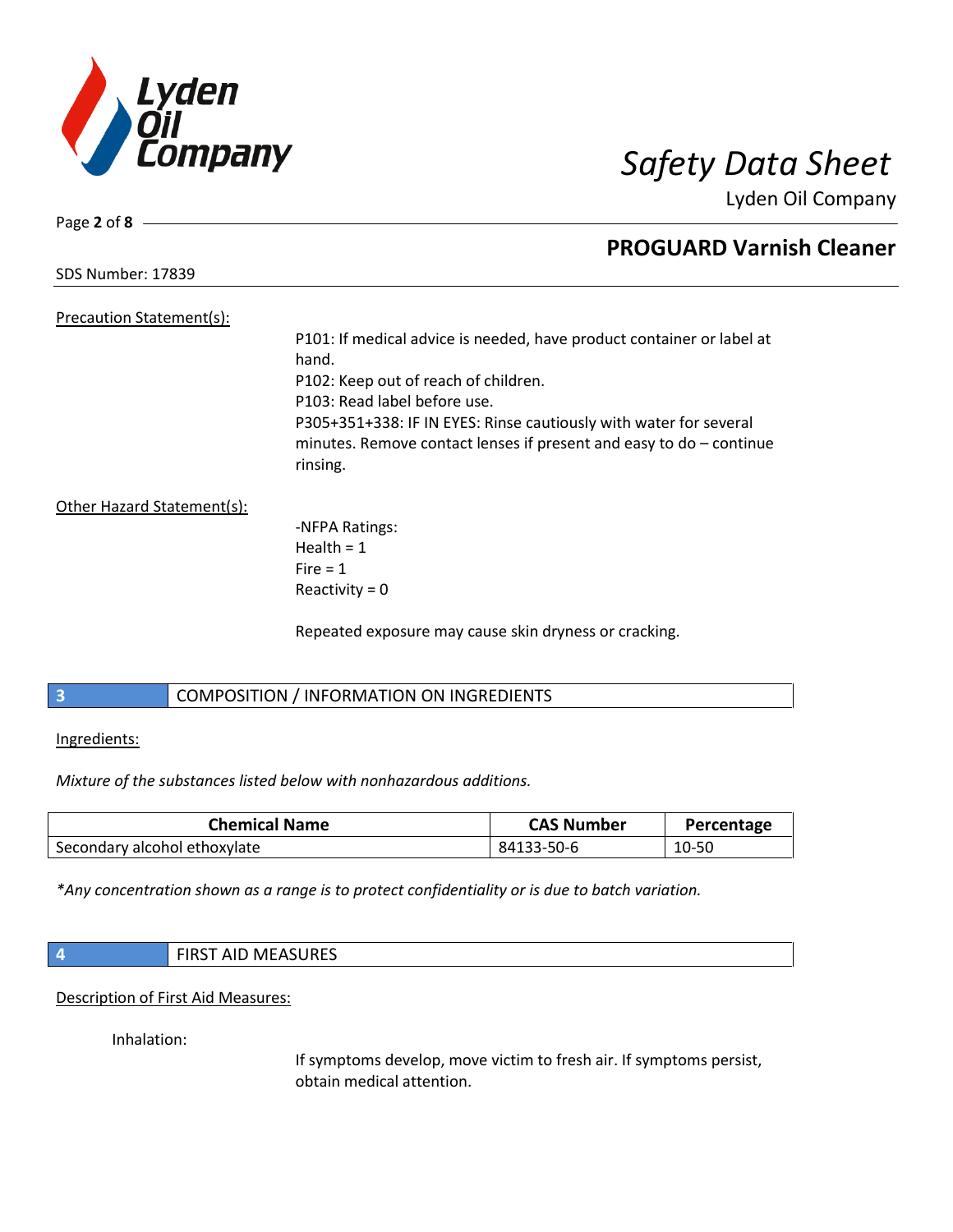

| Page 3 of 8 -                                 |                        |                                                                                                                                                                                                   |  |
|-----------------------------------------------|------------------------|---------------------------------------------------------------------------------------------------------------------------------------------------------------------------------------------------|--|
| <b>SDS Number: 17839</b>                      |                        | <b>PROGUARD Varnish Cleaner</b>                                                                                                                                                                   |  |
| Skin Contact:                                 |                        | Wash with soap and water. Remove contaminated clothing and wash                                                                                                                                   |  |
|                                               |                        | before reuse. Get medical attention if needed.                                                                                                                                                    |  |
| Eye Contact:                                  |                        | Rinse opened eye for at least 15 minutes under running water. If<br>symptoms persist, consult medical attention.                                                                                  |  |
| Ingestion:                                    |                        | Rinse mouth with water. Drink one or two glasses of water and DO<br>NOT induce vomiting. Obtain medical attention.                                                                                |  |
| Symptoms and Effects, both acute and delayed: |                        | No further relevent data available.                                                                                                                                                               |  |
| <b>Recommended Actions:</b>                   |                        | Treat symptomatically. Call a doctor or poison<br>control center for guidance.                                                                                                                    |  |
| 5                                             | FIRE FIGHTING MEASURES |                                                                                                                                                                                                   |  |
| Recommended Fire-Extinguishing Equipment:     |                        | Use dry powder, foam, or carbon dioxide fire<br>extinguishers. Water may be ineffective in fighting<br>an oil fire unless used by experienced fire fighters.                                      |  |
| Possible Hazards During a Fire:               |                        | Hazardous combustion products may include: A<br>complex mixture of airborne solid and liquid<br>particulates and gases (smoke). Carbon monoxide.<br>Unidentified organic and inorganic compounds. |  |
| Recommendations to Firefighters:              |                        | Proper protective equipment including breathing<br>apparatus.                                                                                                                                     |  |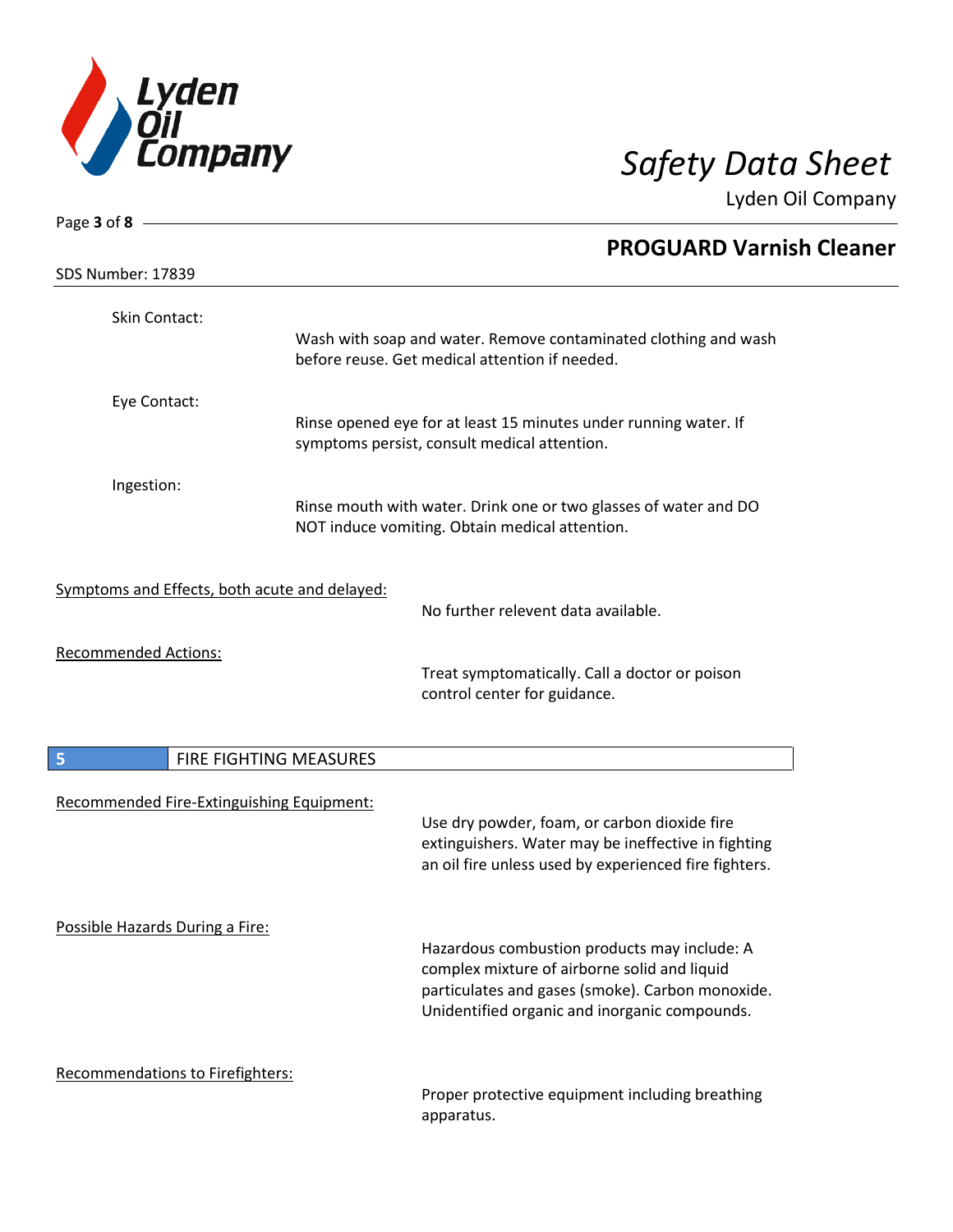

**PROGUARD Varnish Cleaner**

Lyden Oil Company

SDS Number: 17839

Page **4** of **8**

# **6** ACCIDENTAL RELEASE MEASURES Personal Precautions: Avoid contact with skin, eyes, and clothing. Avoid breathing vapors. Keep away from sources of ignition. Emergency Procedures: Contain spilled material, collect in suitable and properly labeled containers. Environmental Precautions: Do not allow to reach sewage system or any water course. Do not allow to enter ground waters. Cleanup Procedures: Pick up excess with inert absorbant material. Treat contaminated absorbent same as spilled product. **7 HANDLING AND STORAGE** Handling Precautions: Handle with care and avoid spillage on the floor. Do not cut, weld, drill, grind, braze, or solder container. Ensure all equipment is electrically grounded before beginning transfer operations. Storage Requirements: Keep container tightly sealed. Keep away from sources of ignition.

### **8** EXPOSURE CONTROLS / PERSONAL PROTECTION

Exposure Limits: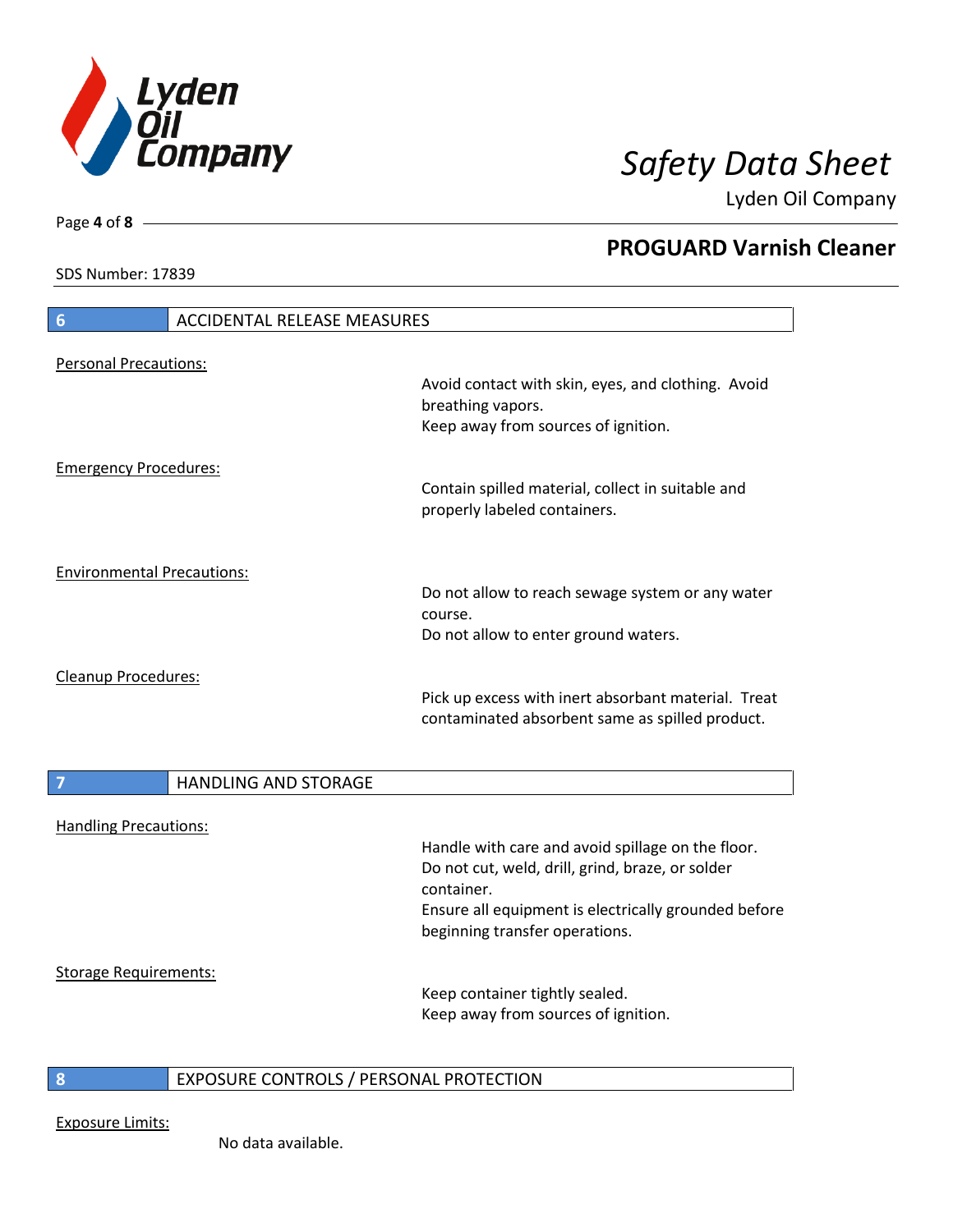

Page **5** of **8**

# **PROGUARD Varnish Cleaner**

SDS Number: 17839

Engineering Controls:

All ventilation should be designed in accordance with OSHA standard (29 CFR 1910.94).

Personal Protective Equipment:

Wash hands before breaks and at the end of work. Use safety glasses and gloves.

### **9 PHYSICAL AND CHEMICAL PROPERTIES**

| Color:                        | Colorless                    |
|-------------------------------|------------------------------|
| <b>Physical State:</b>        | Liquid                       |
| Odor:                         | Data not available           |
| Odor Threshold:               | Data not available           |
| pH:                           | Data not available           |
| <b>Melting Point:</b>         | Data not available           |
| <b>Boiling Point:</b>         | 260° C / 500° F              |
| <b>Boiling Range:</b>         | Data not available           |
| Flash Point:                  | 168° C / 335° F (COC Method) |
| <b>Evaporation Rate:</b>      | Data not available           |
| Flammability:                 | Data not available           |
| Flammability Limits:          | Data not available           |
| Vapor Pressure:               | Data not available           |
| Vapor Density:                | Data not available           |
| <b>Relative Density:</b>      | < 1.0                        |
| Solubilities:                 | Insoluble in water           |
| <b>Partition Coefficient:</b> | Data not available           |
| Auto-Ignition Temperature:    | Data not available           |
| Decomposition Temperature:    | Data not available           |
| Viscosity:                    | Data not available           |

### **10** STABILITY AND REACTIVITY

Stability:

Stable under normal conditions.

Reactivity:

Not reactive under normal conditions.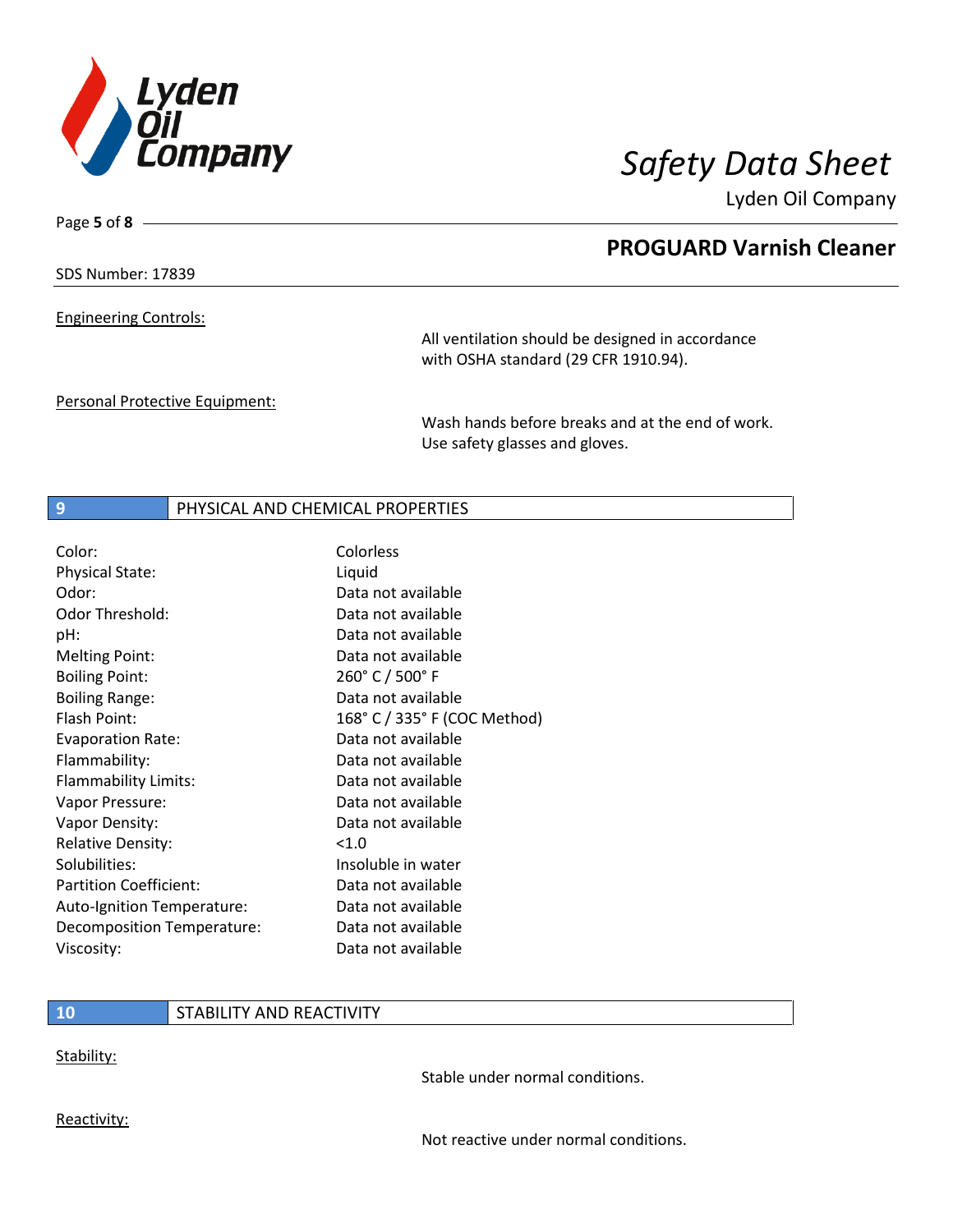

Page **6** of **8**

Lyden Oil Company

|                                |                                  | <b>PROGUARD Varnish Cleaner</b>                                  |
|--------------------------------|----------------------------------|------------------------------------------------------------------|
| <b>SDS Number: 17839</b>       |                                  |                                                                  |
| <b>Conditions to Avoid:</b>    |                                  |                                                                  |
|                                |                                  | Extreme temperature, sparks, open flame, and<br>direct sunlight. |
| <b>Hazardous Reactions:</b>    |                                  | No known hazardous reactions.                                    |
| <b>Incompatible Materials:</b> |                                  | Strong oxidizers                                                 |
| <b>Decomposition Products:</b> |                                  | Hazardous decomposition products are not<br>expected to form.    |
|                                |                                  |                                                                  |
| 11                             | <b>TOXICOLOGICAL INFORMATION</b> |                                                                  |
|                                |                                  |                                                                  |

| Routes of Exposure:                 |                                                                                                                           |
|-------------------------------------|---------------------------------------------------------------------------------------------------------------------------|
|                                     | Skin and eye contact are the primary routes of<br>exposure although exposure may occur following<br>accidental ingestion. |
| <b>Exposure Effects:</b>            |                                                                                                                           |
|                                     | Repeated skin contact may cause dermatitis or an<br>oil acne.                                                             |
| <b>Measures of Toxicity:</b>        |                                                                                                                           |
|                                     | <b>Component Acute Toxicity Estimates:</b>                                                                                |
|                                     | Secondary alcohol ethoxylate:                                                                                             |
|                                     | Oral LD50: 2100 mg/kg                                                                                                     |
| Carcinogenic/Mutagenic Precautions: |                                                                                                                           |
|                                     | Non-carcinogenic and not expected to be<br>mutagentic.                                                                    |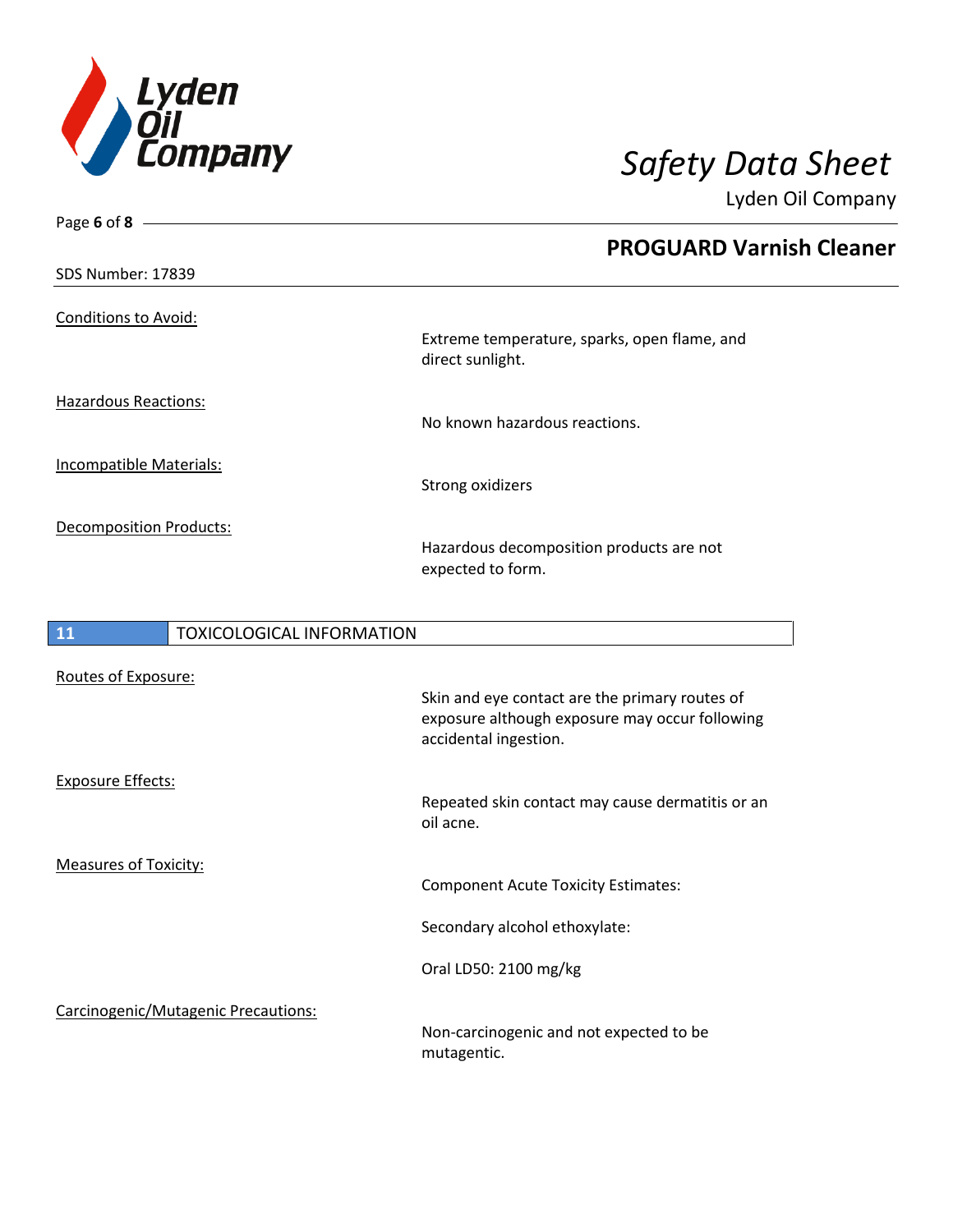

**PROGUARD Varnish Cleaner**

Lyden Oil Company

SDS Number: 17839

Page **7** of **8**

| $12$                                                       | <b>ECOLOGICAL INFORMATION</b>                    |                                                                                             |
|------------------------------------------------------------|--------------------------------------------------|---------------------------------------------------------------------------------------------|
| <b>Ecological Precautions:</b>                             |                                                  |                                                                                             |
|                                                            |                                                  | Avoid exposing to the environment.                                                          |
| <b>Ecological Effects:</b>                                 |                                                  |                                                                                             |
|                                                            | Secondary alcohol Ethoxylate:                    |                                                                                             |
|                                                            | Fish 3.2: 96 hours Pimephales promelas mg/L LC50 |                                                                                             |
|                                                            | Crustacea 3.2: 48 hours Flea mg/L EC50           |                                                                                             |
|                                                            |                                                  |                                                                                             |
| <b>13</b>                                                  | DISPOSAL CONSIDERATIONS                          |                                                                                             |
| Disposal Methods:                                          |                                                  |                                                                                             |
|                                                            |                                                  | Dispose of waste material in accordance with all<br>local, state, and federal requirements. |
| Disposal Containers:                                       |                                                  |                                                                                             |
|                                                            |                                                  | Use properly approved container for disposal.                                               |
| <b>Special Precautions:</b>                                |                                                  |                                                                                             |
|                                                            |                                                  | Do not flush to surface waters or drains.                                                   |
|                                                            |                                                  |                                                                                             |
| <b>14</b>                                                  | <b>TRANSPORT INFORMATION</b>                     |                                                                                             |
| <b>UN Number:</b>                                          | Data not available                               |                                                                                             |
| <b>UN Shipping Name:</b><br><b>Transport Hazard Class:</b> | Data not available<br>Data not available         |                                                                                             |
| Packing Group:                                             | Data not available                               |                                                                                             |
| <b>Environmental Hazards:</b>                              |                                                  |                                                                                             |
|                                                            |                                                  | Data not available                                                                          |
| <b>Bulk Transport Guidance:</b>                            |                                                  |                                                                                             |
|                                                            |                                                  | Data not available                                                                          |
| <b>Special Precautions:</b>                                |                                                  |                                                                                             |
|                                                            |                                                  | Not regulated by DOT.                                                                       |